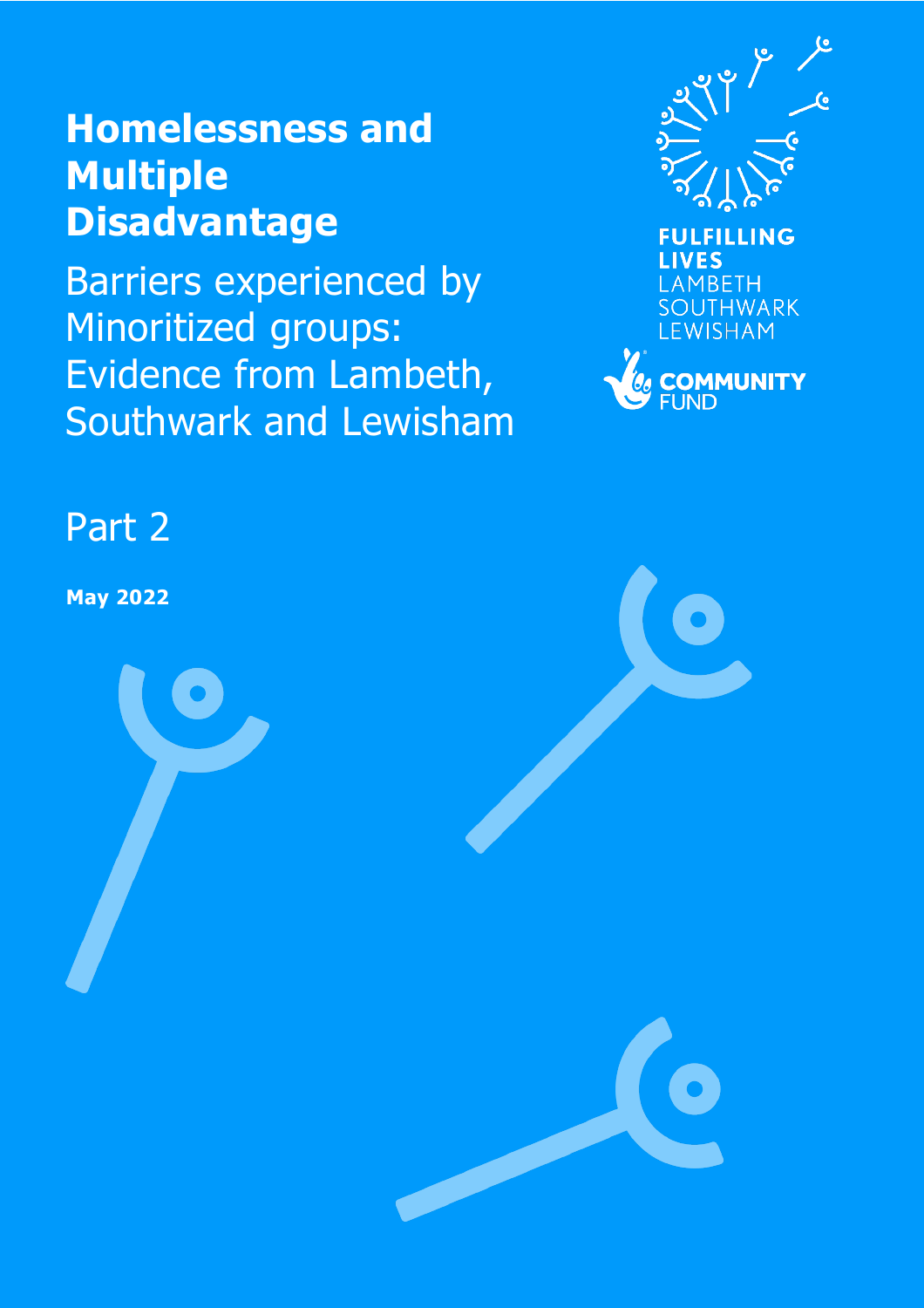

Fulfilling Lives Lambeth, Southwark and Lewisham is funded by The National Lottery Community Fund and is part of the National Fulfilling Lives Programme. This is a £112 million investment over 8 years supporting people who are experiencing multiple disadvantage; the people we work with have a combination and interconnected needs of mental ill-health, are homeless/or at risk of homelessness, substance use and/or contact with the criminal justice system.

We acknowledge that the system doesn't work for everyone – particularly people who experience greater levels of disadvantage.

Certitude is the lead agency of the programme, delivering the programme in partnership with Thames Reach and strategic partners; South London and Maudsley NHS Trust and the three boroughs of Lambeth, Southwark and Lewisham.

Our three core aims are:

- **o Co-production**: Giving equal value to the voices of both the decision makers and the people we support, so that all opinions are heard and respected equally.
- **o Service delivery:** Working alongside people and services learning and testing different interventions to change the lives of people experiencing multiple disadvantages for the better  $-$  now and in the future.
- **o System change**: Making an impact on the way people are supported by influencing policy and practice, locally and nationally.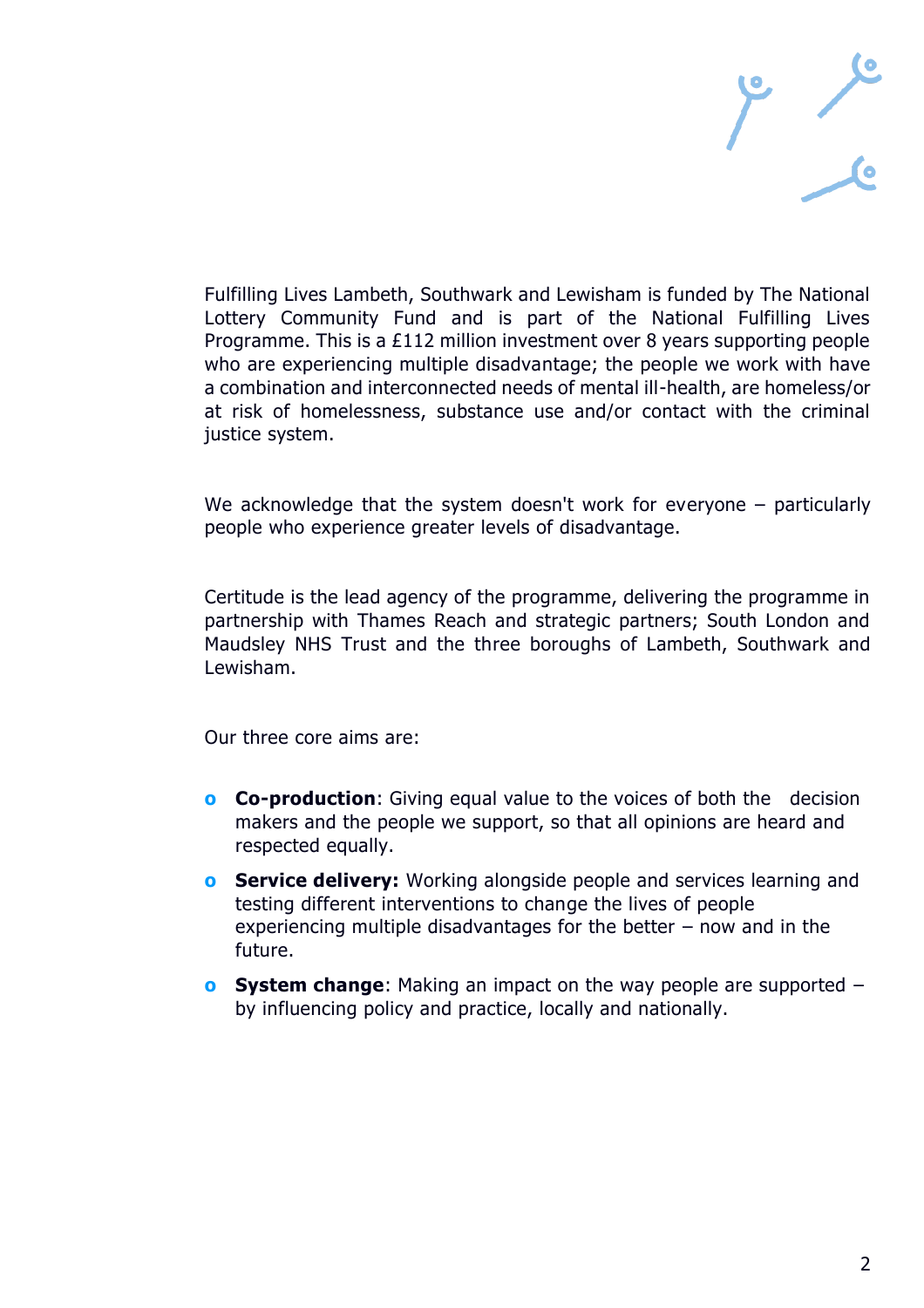## **Introduction**

This report is the second part of two reports presenting the experience and insight of people with current or former lived experience of homelessness in Lambeth, Southwark and Lewisham. See the first part in the [Breaking the](https://fulfillingliveslsl.london/breaking-the-cycle-of-homelessness/)  <u>cycle of [homelessness](https://fulfillingliveslsl.london/breaking-the-cycle-of-homelessness/)</u> report.<sup>1</sup>

These views and experiences were gathered in response to questions posed by CFE Research Institute, and the University of Sheffield<sup>2</sup>, to support their data and research around patterns of homelessness in people experiencing multiple disadvantage.

This report focuses on the barriers people from Black, Asian and Minoritized groups experience and specific support they need, what local authorities and housing services can do to ensure people are appropriately housed and what that support looks like.

The definition of homelessness in this report is that set out by the Fulfilling Lives National Evaluation Team which includes staying in temporary accommodation, such as hostels, Band B social housing, sofa surfing, and rough sleeping.

## **Background**

The National Expert Citizens Group (NECG)<sup>3</sup> is a representative group whose members have lived experience of using Fulfilling Lives services. The NECG was approached to support this work due to their connections with local lived experience groups across the UK. The CFE and University of Sheffield were looking to add the richness of peoples' lived experiences to complement their data, recognising that numbers are only a small part of a person's story.

Fulfilling Lives programmes reached out to their networks to respond, and the local evidence collected was fed into the NECG regional and national meetings where representatives from the Department of Housing Levelling

 $<sup>1</sup>$  Homelessness and Multiple Disadvantage: Barriers to Moving into and Remaining in</sup> Settle Accommodation: Evidence from Lambeth, Southwark & Lewisham. Breaking the cycle of homelessness | Fulfilling Lives (fulfillingliveslsl.london)

<sup>2</sup> CFE Research Institute the University of Sheffield have been commissioned by The National Lottery Community Fund to carry our a national evaluation of the Fulfilling Lives programme. To find out more, please go to https://www.fulfillinglivesevaluation.org/about/overview/

<sup>3</sup> [National Expert Citizens Group \(NECG\) | Revolving Doors \(revolving](http://www.revolving-doors.org.uk/involvement/our-involvement-work/national-expert-citizens-group-necg)[doors.org.uk\)](http://www.revolving-doors.org.uk/involvement/our-involvement-work/national-expert-citizens-group-necg)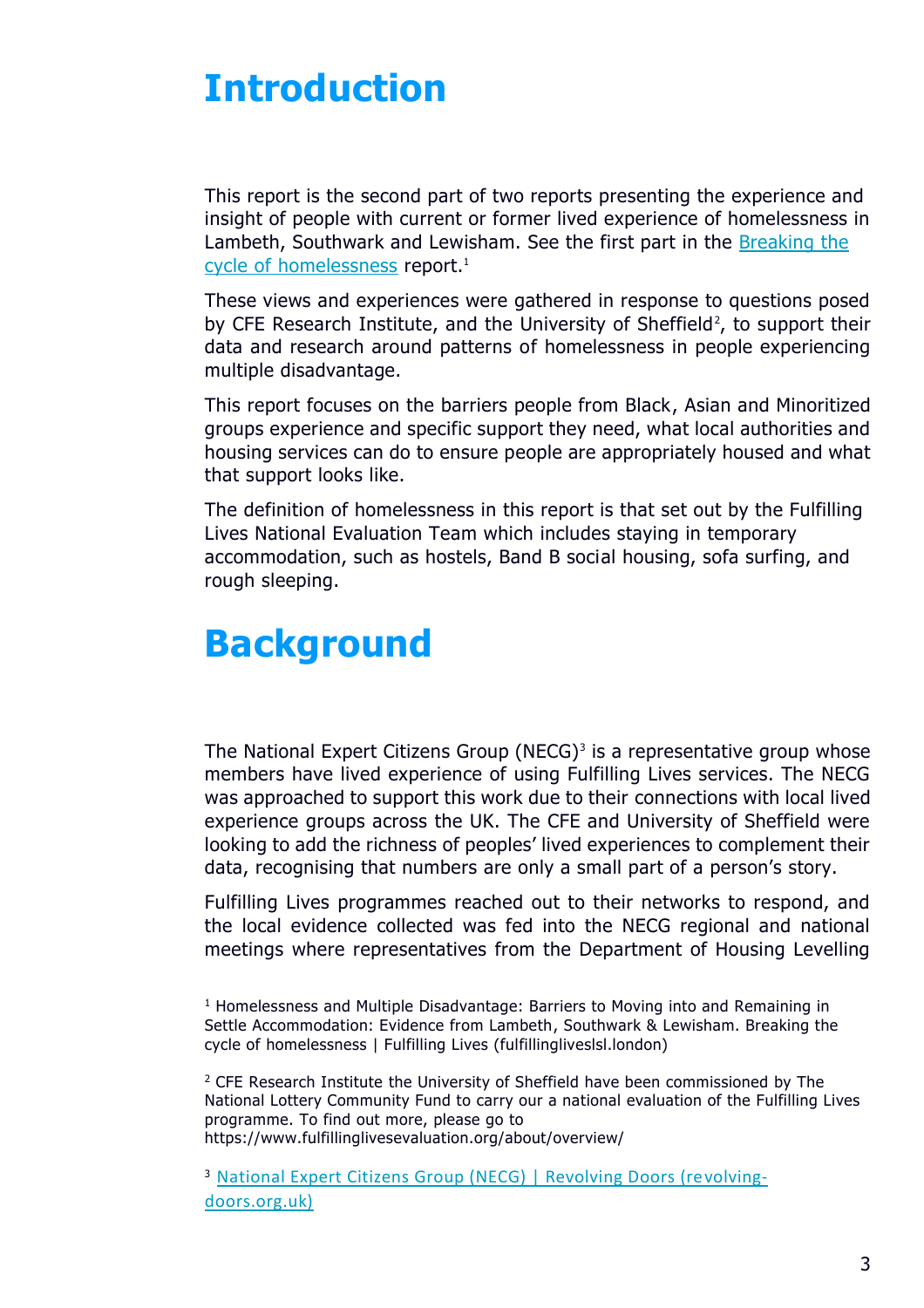Up and Communities were present to hear the findings and the evidence presented. This will be used to influence the design, delivery, objectives, and scope of the Government funded Changing Future Programme.

This collaboration has also co-produced reports of learning from across the Fulfilling Lives programmes on what helps in tackling homelessness generally and rough sleeping specifically. A report compiling the national findings from the NECG will be published by Spring 2022.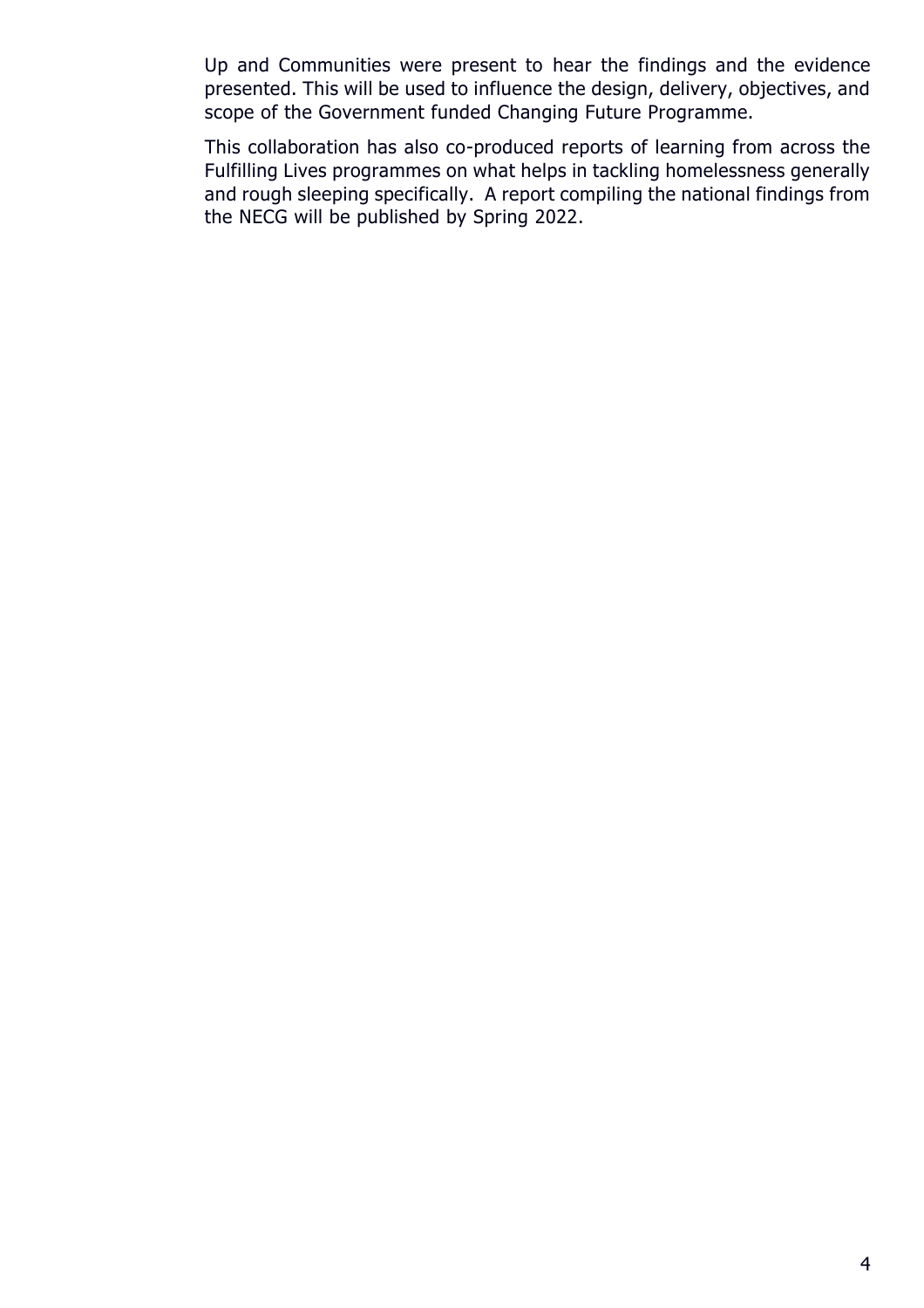# **Methodology**

Conversations were facilitated by the Fulfilling Lives Lambeth, Southwark and Lewisham Community team with people across the boroughs. Six women contributed to the report. Some demographic data was collected. Those spoken to had experience of homelessness and additional disadvantage as defined by the programme.

The research was gathered qualitatively using the questions developed by CFE and Fulfilling Lives research team.

The data was collected in person and via telephone interview. All data collected was analysed thematically and the key messages distilled.

| <b>Number</b><br>carried out | <b>Gender</b> |
|------------------------------|---------------|
|                              | Woman         |
|                              | Women         |
|                              |               |

| <b>Ethnicity</b> | <b>Number</b> |
|------------------|---------------|
| <b>Black</b>     | 2             |
| Other            | 1             |
| Unknown          | 3             |

All quotes used within this report are from participants interviewed.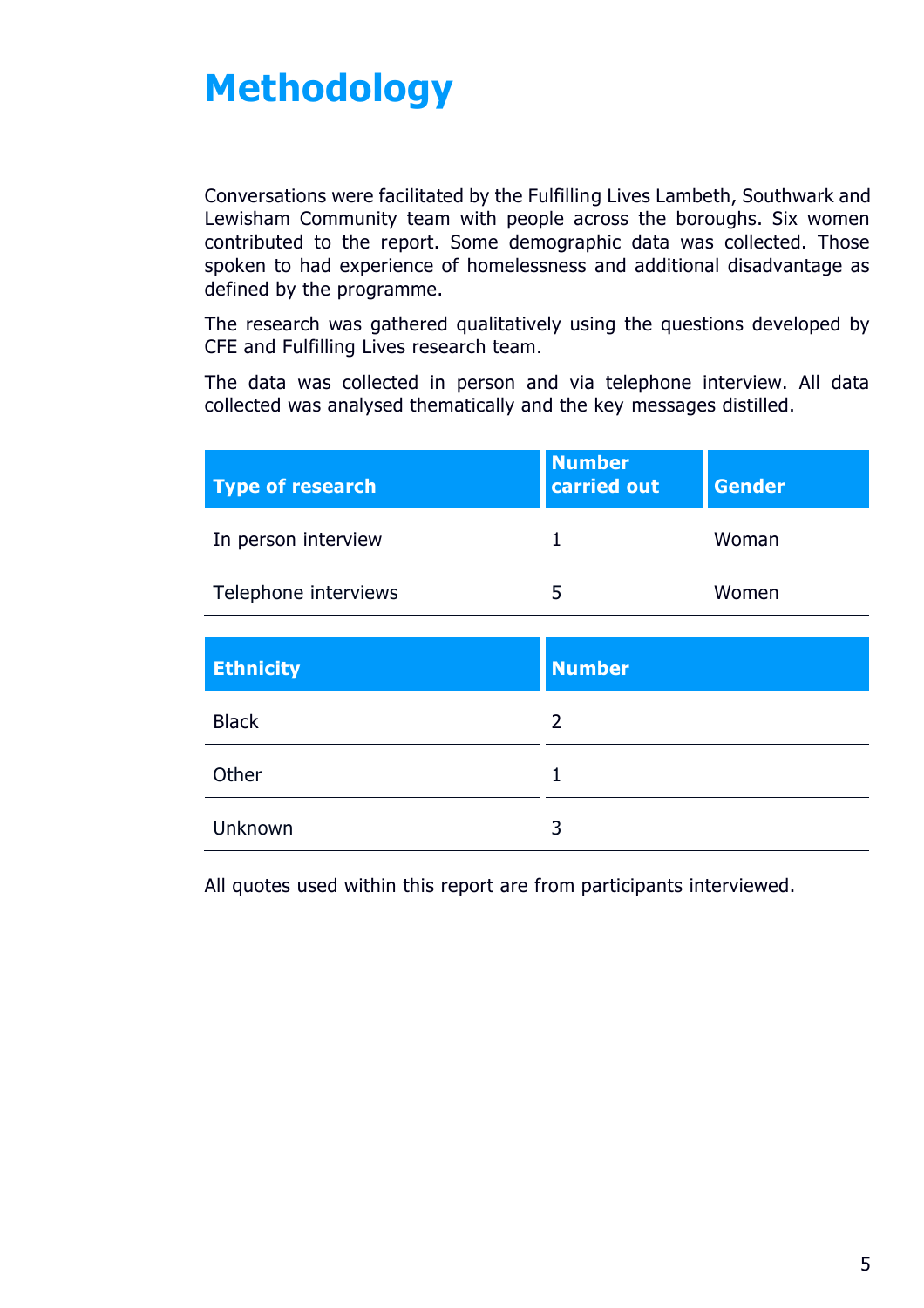## **Key Messages**

The key messages from the interviews are presented below. The five main themes that emerged are discussed below.

### **1.Race, ethnicity, and nationality.**

"People have a better opportunity because they are white"

Our evidence shows that race and ethnicity were factors which impacted a person's experience of being housed for those who identified as being from Black, Asian or Minoritized groups.

Different standards of treatment were identified: personally, to the individual and in responses to their need. Variables of the standard of treatment included relational experience (how they were communicated to, stereotyping and flexibility), the time it took to process their applications in comparison to those who were white, banding allocation, location of property and the type and quality of the dwelling offered. This was also experienced by members of the same racial group from those of their race who were culturally different and/or not British born.

> "Cultural difference can be a barrier, understanding that there are many cultures with in black. It's not so much about skin colour but about culture- not only for blacks but for Asians also."

Services which did not have the visibility of a diverse workforce at point of entry proved to be a barrier for some individuals approaching the system to start the journey to be housed. The absence of racially and culturally similar persons to identify with, limited the developing of good service relationships and led to a lack of trust and understanding between service providers and those identifying as part of Black, Asian, Minoritized group accessing them.

> "Support from their own culture to feel understood. Can be hard going to an English person to explain."

The experience left a negative effect, and was qualified as an unfair process, with the institution being labelled as racist. This was both a perception and an experience.

> "Everyone should be treated the same and you should not be closed because of the skin colour- they should be fairer."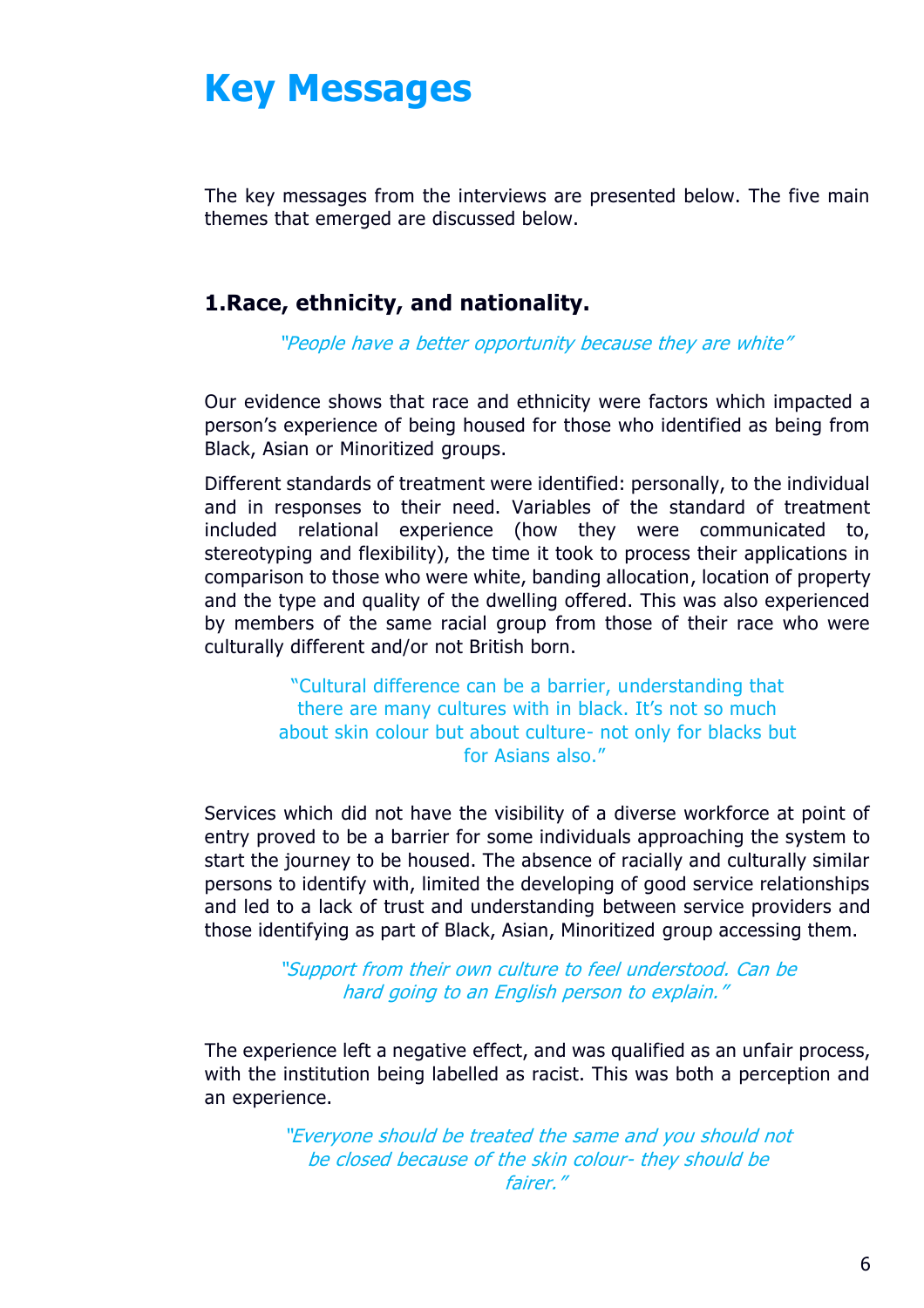### **2. Having an informed (trauma, culture, gender) and blended (lived and learned experience) workforce.**

"The staff- if they were trained to have more empathy- no compassion from the workers."

Homelessness is complex and persons presenting can and often present with combined issues that have their roots in unaddressed and unrecognised traumatic experiences in their histories or in the present.

Staff (including reception staff) need to be equipped to identify and respond to the behaviours or lack thereof, that persons who are homeless in combination with mental ill-health, substance use or escaping violence (domestic and community) present with. An informed (trauma, culture, and gender) workforce will reduce the incidents and impact of shame and harm that an uniformed workforce can inflict on those it is meant to be supporting.

> "More-staff- they are understaffed- staff that are going to be caring and respectful. They can be rude the way they talk to you. Looking down to you like you are no good."

Lived experience professionals are an essential component in the provision of therapeutic services. Lived experience professionals have the advantage of being both relational and inspiring thereby enabling often undocumented therapeutic benefits. Relational in that the professional providing the support has a real-life experience and understanding of the disadvantage currently being experienced. Secondly, it can serve as hope for those in their current disadvantage that they can progress out of the disadvantage they are experiencing.

> "The people supplying the support having lived experience as well -lived experience is really beneficial. One of my support workers in my hostel has lived experience and it make it a lot easier to relate to him. I would probably rather talk to him than anyone else within the staff."

Services need to acknowledge that homelessness often does not happen as an isolated issue and provide the appropriate training for staff to identify signs of trauma, enabling the delivery of effective interventions and care.

> "Those who felt it know it! So, they can support those who are currently going through similar situation."

#### **3.Safeguarding and multi-agency working**

"Keeping on top of safeguarding because in my experience it is very easy for people to find out where you are living when you are living in a hostel."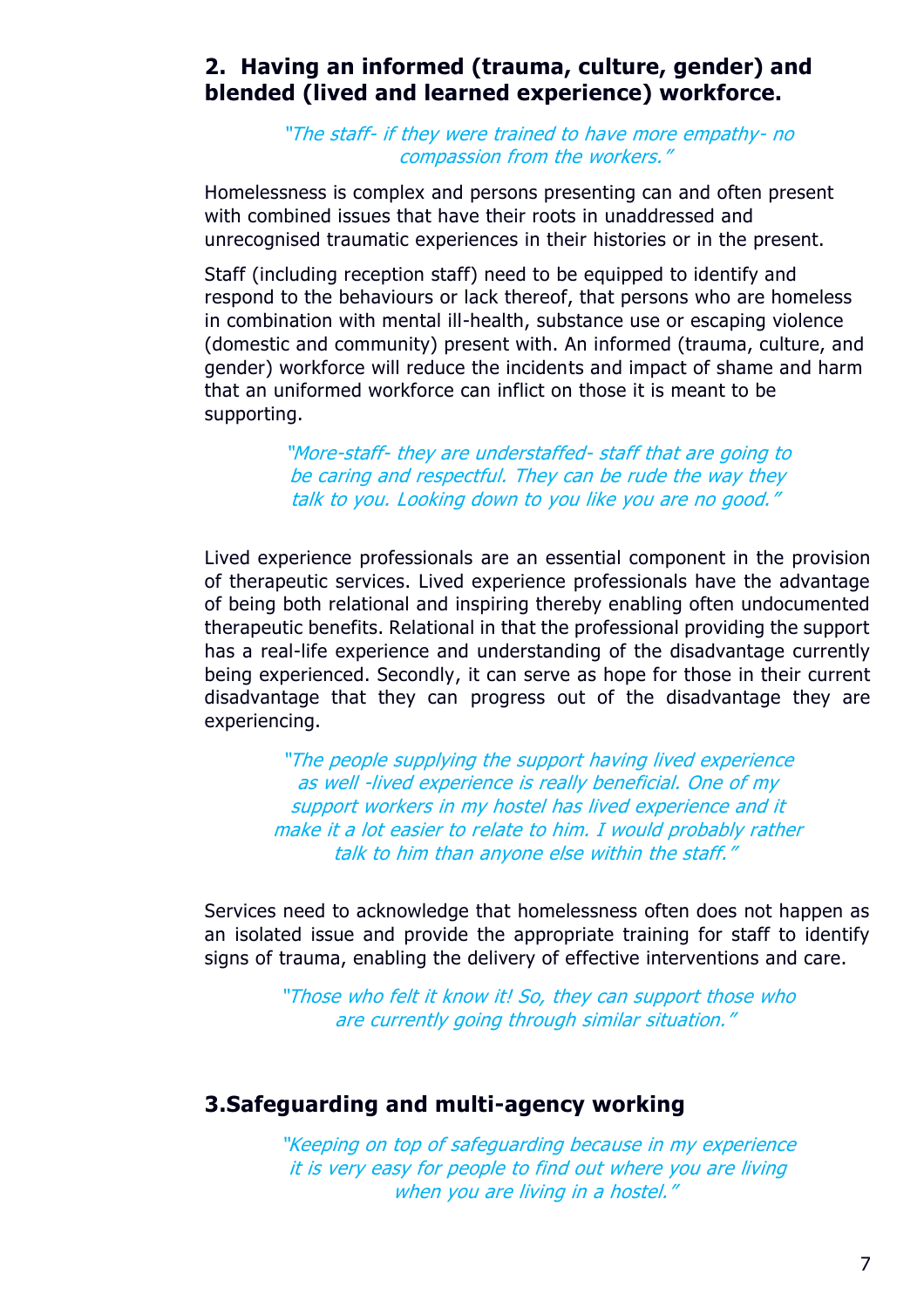There's need for better and improved safeguarding. Safeguarding for people who are experiencing homelessness should not be narrow: just the provision of accommodation. Services should have in place safeguarding measures that corresponds to their interconnecting disadvantage that has led to being homeless and include emotional and psychological safeguarding. These measure should take into consideration the location and housing types where the person is to be housed.

> "Ongoing support to monitor those who are vulnerable from being cuckooed. The person usually being intimidated. The council need to go in and close it up and move the person away from that area."

Housing service providers, the police, mental health and other services need to improve their communication, coordination and reduced siloed working practices as they work alongside the individual. This is urgently needed especially for those who have experienced cuckooing and other forms of personal and community harm and exploitation.

> "Need to be a relationship with housing, police and mental health- they always go after people with mental health. Safeguarding measures put in place where the person is treated as a victim."

Housing individuals out of areas where they have experienced conflict and making sure the accommodation is secure to reduce anxiety and fear of threats to their person is important. Families should not be housed in hostels, especially where there is drug use as this can create a sense of lack of safety: emotionally, psychologically, and physically.

> "It is important to feel safe first of all. Living in a borough where they feel safe. I know there were certain places in Lewisham couldn't live. Making sure they are kept way from the areas they need to be kept away from."

Mixed hostels are not always appropriate. There should be separate hostels for those who are detoxing or in recovery from those who are still in their disadvantage of substance use.

> "They [nonusers] are housed into hostels with people taking drugs and it puts them at risk. If they are detoxing and you put them in hostels with drug users, they pick up and people overdose and die."

#### **4. Person led education, training, and skills provision.**

"If they are interested in doing courses, education, do groups with what they like to do."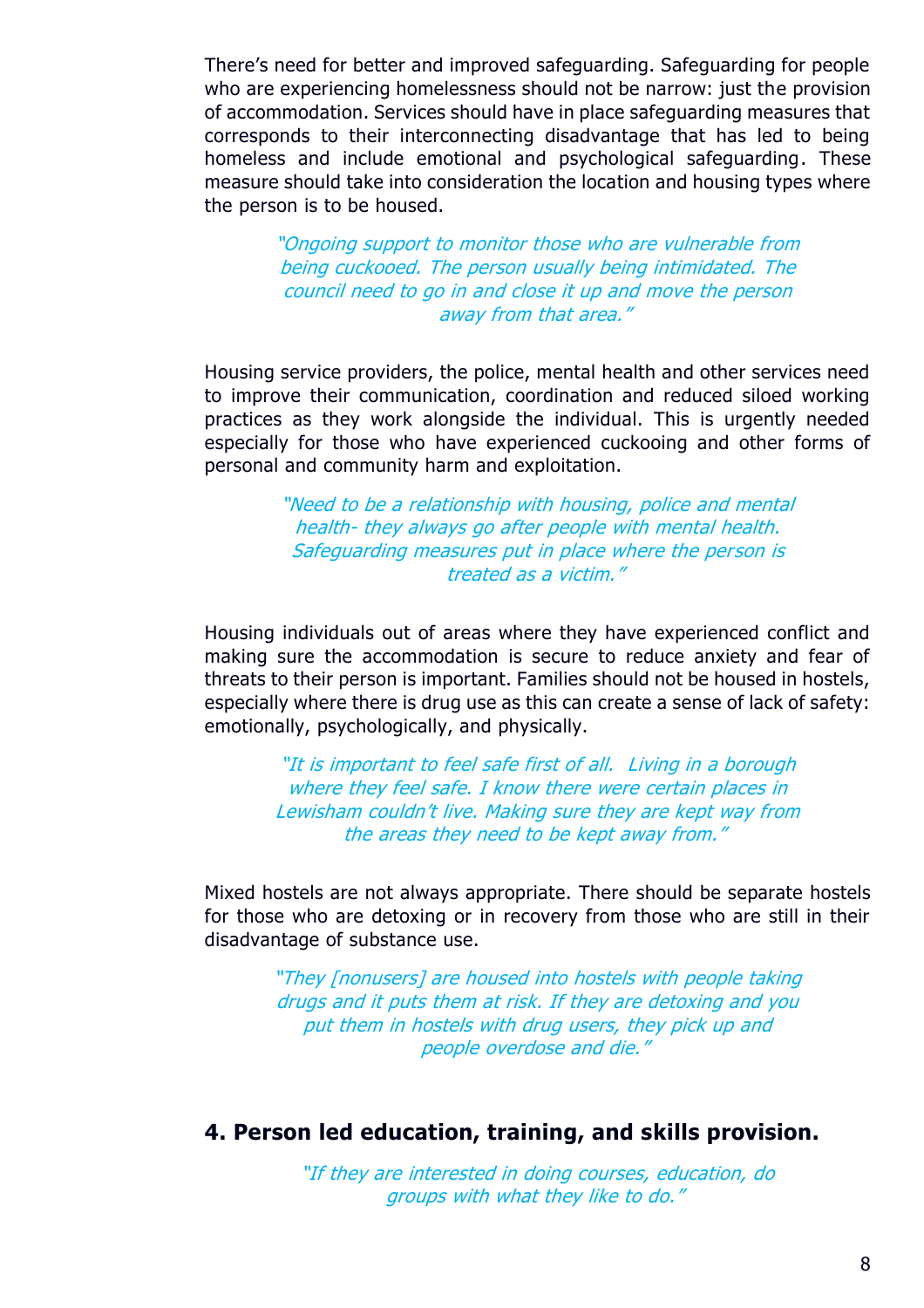Housing service providers should strive to enable those who are transitioning through their services to gain the tools, skills and have adequate access to knowledge and training that will prepare them for the reality and challenges of independent living.

> "Would be good if they had courses in the hostels to show people how to care of themselves. How to live independently. Teaching us about bills and rents and teaching us what to expect when we move into permanent housing."

Standard traditional person-centred (doing for and to) approaches of how many services work, should be replaced with person-led (working with the individual) approaches, enabling and cultivating personal agency in the process.

> "Teaching living and social skills. Living life course, wellbeing course, eating healthy and access to a benefit advisor. It should be person led."

#### **5.The importance of relationships and community for success.**

It important to acknowledge that many individuals who are moving into settled accommodation very often build trusting relationships with the professional in those services as they are waiting to be given their settled accommodation. This professional relationship and those formed by "free community" (forming relationships by participation of activities via opportunities provided by services) creates safety, consistency and structure which the transition of relocating disrupts.

> "Having a friendly community or support which can make it easier to feel at home.

Community coming together to embrace newcomers- getting more information of where you are moving to- community clubs – social clubs to prevent me from isolating."

If this transition is not managed well, it can re-activate anxieties of abandonment and neglect, cause isolation and depression and can lead to re-engaging of behaviours that might have led to homelessness previously as coping options.

> "Very important to take account you are not moving them some where they are isolated from their community, taking into account their cultural needs."

Community impact and value in the process seems to have been overlooked. Not all interactions have to be carried out by statutory service providers but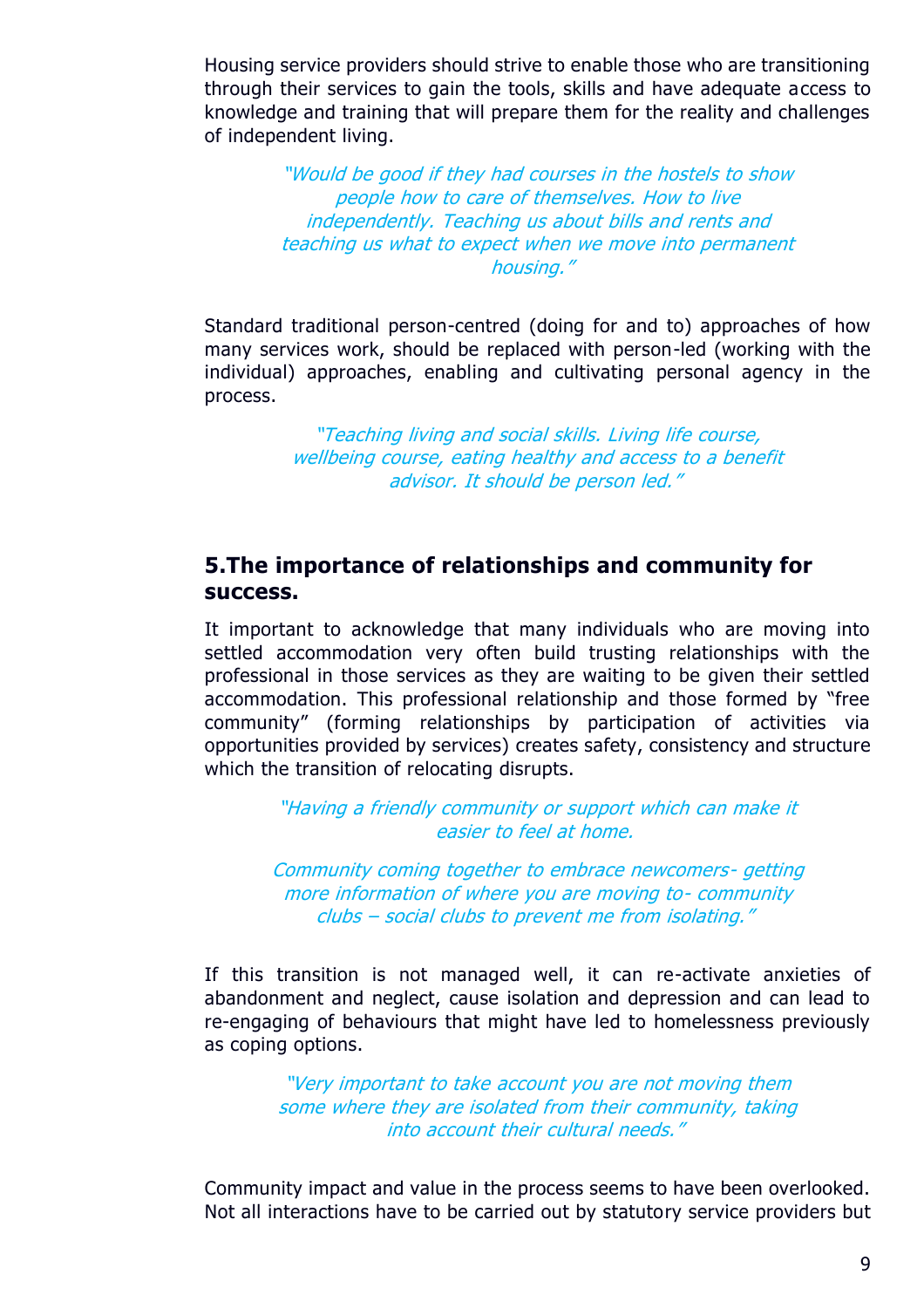can be facilitated by the community local groups volunteers and organisations.

> Having volunteers to go around and knock and engage them in activities, shopping, and walking – spending a little time, having a conversation with them. People know people struggle especially through the pandemic. The government had people phoning others during pandemic why can't that be standard and that could help that person."

A transition from homelessness into settled accommodation should not be the end goal in and of itself and high value should be placed on individuals being reintegrated and connected into their community. Vital relationships should be established before the move is completed to afford a sense of familiarity (to the new location) and connectedness (to new professionals and support networks) engendering a sense of community (significance and belonging.)

> "Information to make connections in the community. Getting involved with other programmes -I want to interact with others."

#### **6. The need for extended support and more semiindependent accommodation.**

#### "There is not a lot of places to give advice – there is not a lot of housing support."

The evidence points to the need for a variety of support when moving from homelessness to being housed, including one which is race and ethnicity specific.

> "A place where people of colour can go to get advice before going to the council."

Designated information centres which are online and based in the community to provide information and practical support for Black, Asian and Minoritized groups. This support includes the provision of an independent housing advocate to accompany individuals to commence and during the housing process.

Support also includes the provision of more semi-independent housing to reduce the impact of transitioning to independent living. These homes will serve as preparatory and up-skilling centres turning the knowledge they have received into practice with real life living where their actions have consequences, but in a safe, supportive, and restorative environment.

> "Semi-independent places before you get your own place. Teaching about housing benefit, signing on and what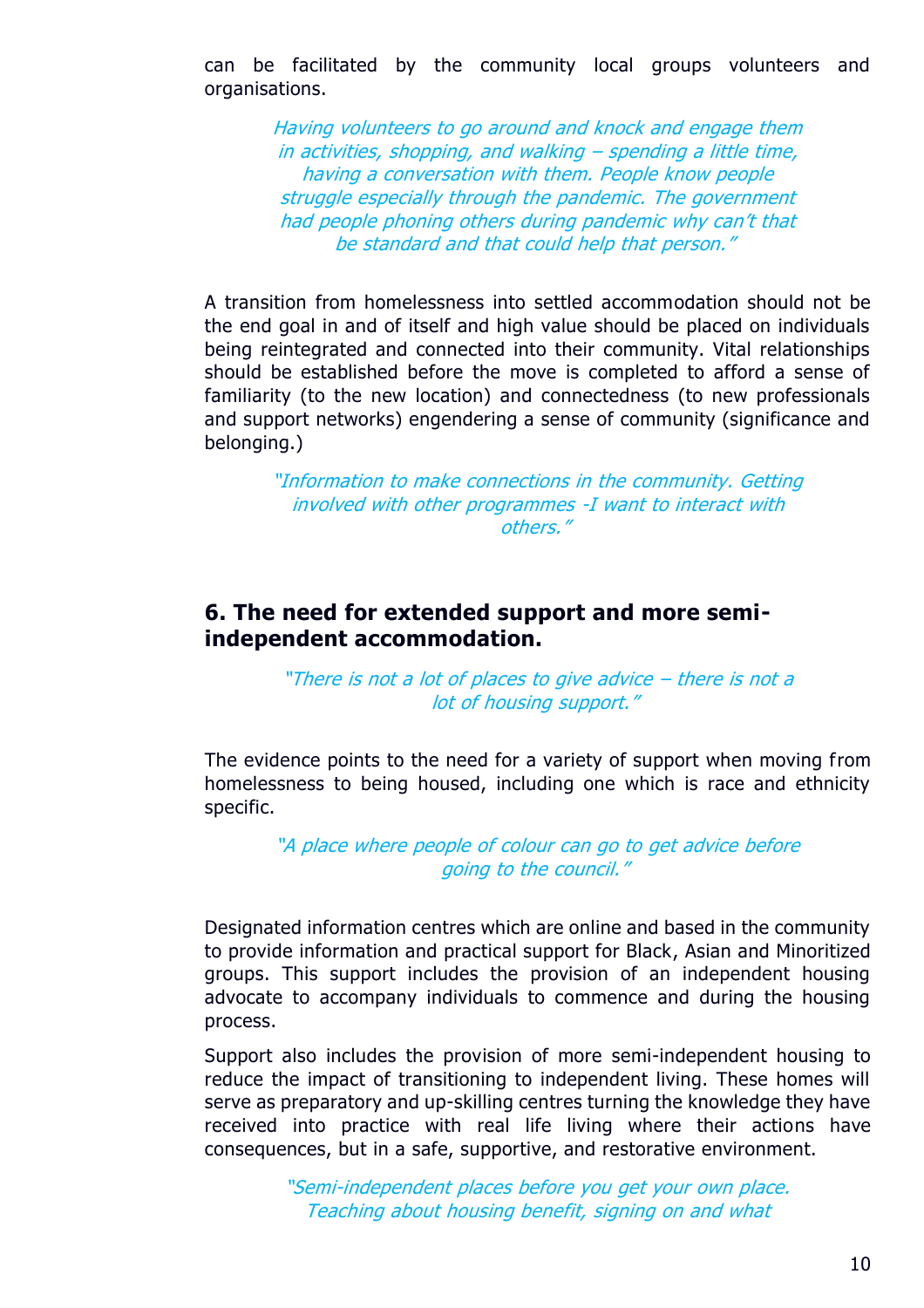#### happens. This is going to be the place where you are going to learn the skills to live independent."

Support often ends too quickly and at times abruptly once the individual has changed status to being in settled accommodation. More continued and extended support is required. The current system of support for a set period should be replaced. Support should be tailored to the needs of the individual, being person-led. Assessments criteria should also include practical living capabilities, emotional and psychological preparedness for independent living.

> "Ongoing continual support – once the person is housed the support seem to get wrapped up. Services tend to pull away- it can be very overwhelming – it is a different way of living."

In addition, individuals who have or are transitioning out of homelessness need additional support which have been sparse to non-existent. Supports include support groups, networks, and safe spaces specific to the housing experience, to share fears, challenge, and exchange ideas, knowledge and solutions as they navigate the liminal space into having a home.

> "Housing support groups, if there were a support group of that nature more people will be willing to go and willing to get help and accept help and to know that you are not the only person going through it as well."

The system can be more supportive to individuals accessing it by effectively sharing information, better communication and coordination between services working with them. This avoids having to repeatedly explain and retell one's story which can and is often a traumatising encounter.

> "Streamed line information- instead of having to repeat your story which can be traumatising and annoying and painful."

#### **7. The lack of availability of affordable, inhabitable and safe homes.**

"Doesn't matter what colour you are because there is not enough social housing and they are not building any for people like us."

Housing standards vary between housing associations, private landlords and across boroughs. There is an absence of clear consistent definitions of what constitutes clean and inhabitable spaces. This can lead to people being housed in building and environments which are unsuitable and with the limited or no access to funds for home decorations or repairs and can remain in that condition for years.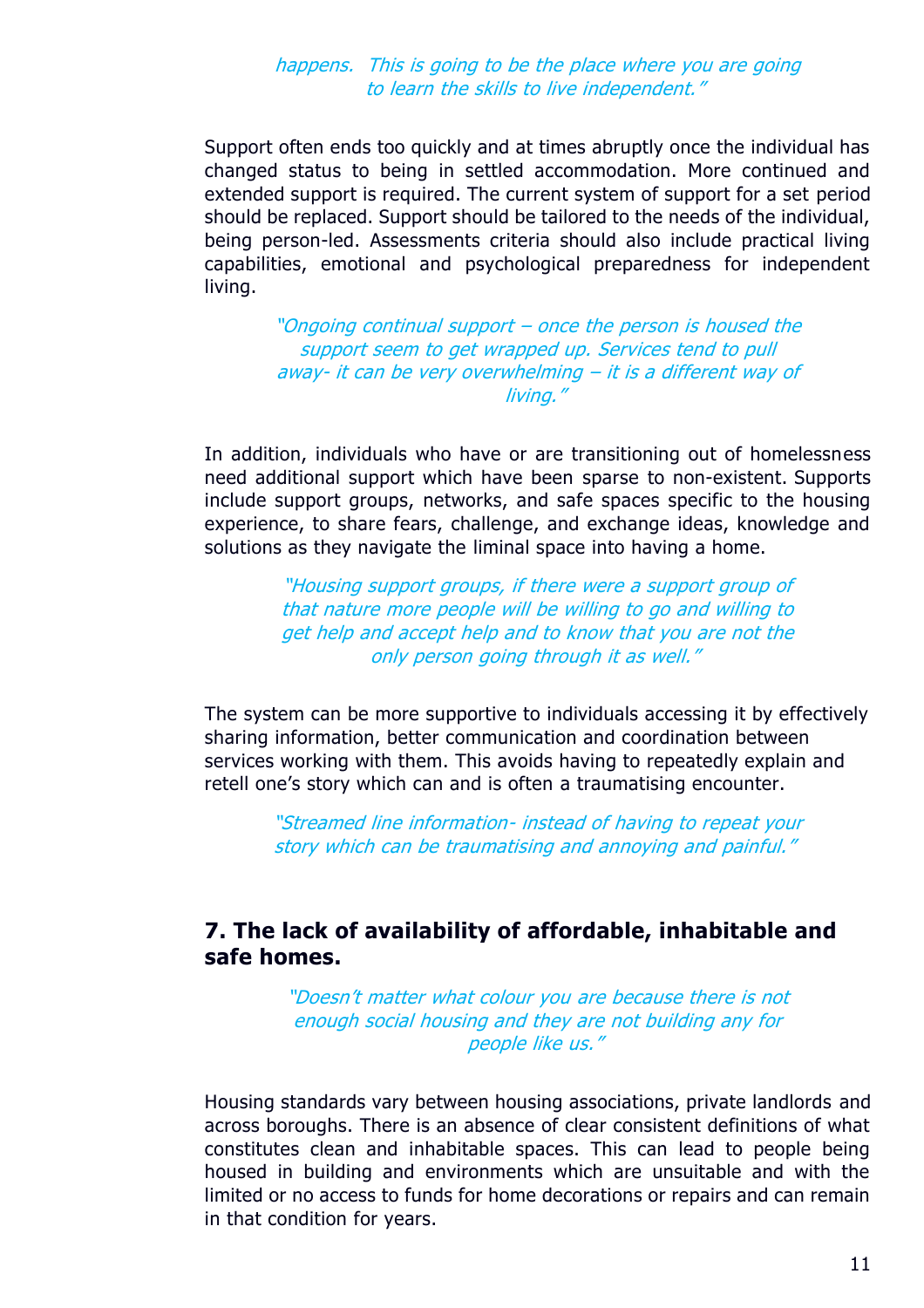"More flats should be furnished. I found it difficult to pay for everything. Should be more of an effort to have them furnished: washer machine sofa bed fridge things like that because not everyone is entitled to support with that."

The changing economic, environmental, and social character of some places means that people are no longer able to return to live in their community because they cannot afford the rents, or there is no social housing stock.

> "Went through rehab and moved in a move on house for seven years and finally got a flat. People cannot afford the rent; they are building for money and not for social care but they are willing to put people in B&B and hostels which cost more. If they build more social housing, we can afford to have more homes for people to live in."

From the evidence there needs to be a standardisation of criteria for what constitutes clean and inhabitable accommodation so that councils, housing associations and private landlords can all be held to the same standards. Those who decline inadequate properties should not be sanctioned or excluded from the pathway or labelled as making themselves intentionally homeless. An example of this type of framework has been developed by Shelter<sup>4</sup>

> "The property needs to be in good order before people move in- no damp. Moving people into habitable propertiesmaking sure they are up to par. Double glazing, central heating and secure. Should not live in a place with damp, decorated to a minimum standard."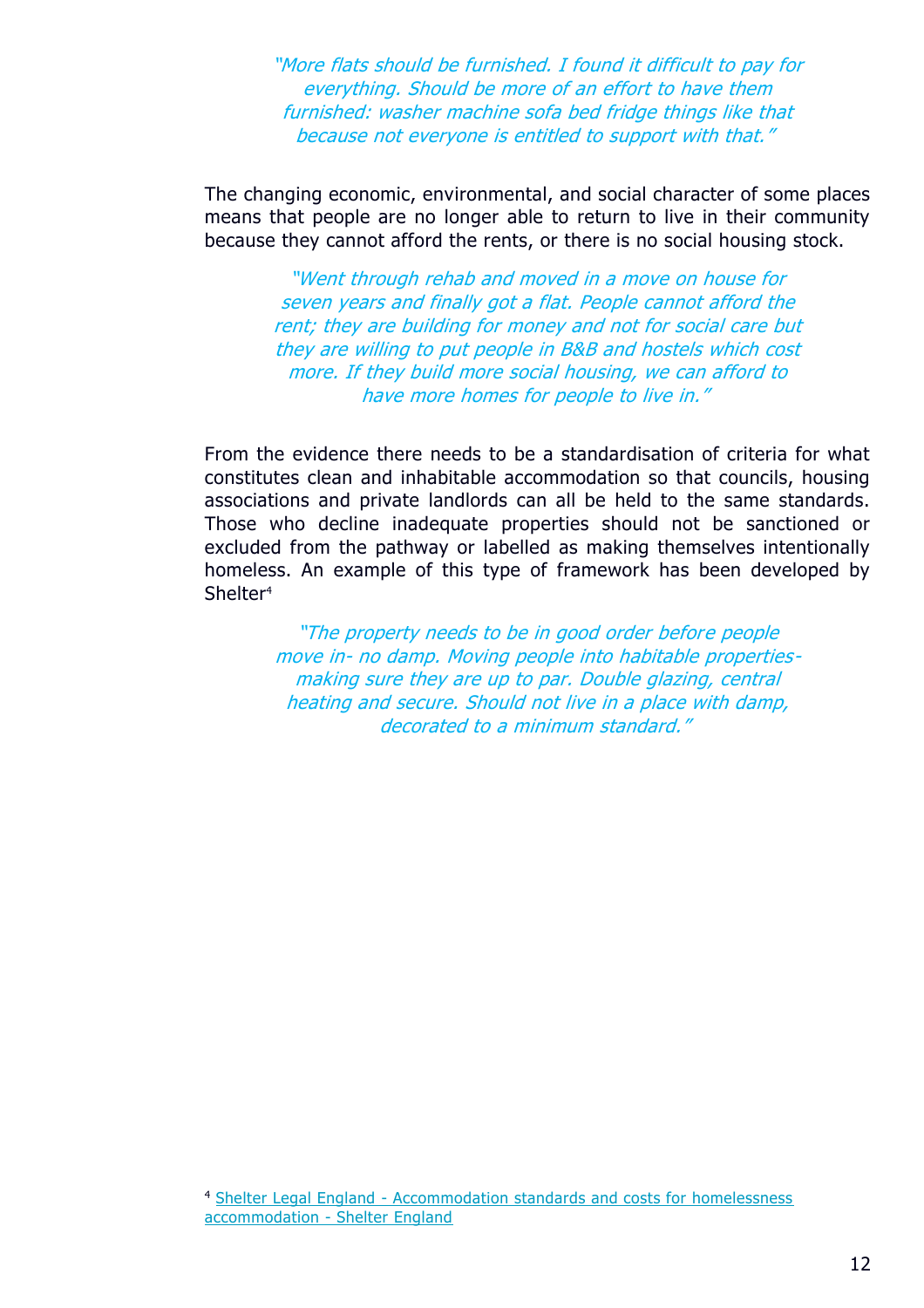# **CONCLUSION**

People from the Black, Asian, Minorized groups experience barriers in relation to housing due to their race and their ethnicity. The institutions that either provides housing services and/or the structures that they sit within were viewed as racist both by experience and perception. This provided a barrier to accessing the service to initiate the process of being housed.

Ethnicity, however seemed to be a greater barrier once they were in the system. Culture, religion, language, accents which allowed for geographical identification were all points where those in the housing process could be discriminated against by those from the same racial group.

These barriers made it difficult for relationship to form, which needed ingredients of trust and understanding if they were going to succeed. This was made more difficult where there was little to no representation within service providers of the racial or ethnic groups accessing the service to identify, relate and connect with during the process. This combination inevitably left many with an experience of being treated unfairly by the system and at various points in the process.

The lack of the acknowledgement of the gravity of the transition of moving from homelessness into housing will only continue to create a revolving door of being housed only to quickly become homeless unless effective support networks are embedded at all points within the system.

There is an urgent need for services to be trauma, gender and culturally informed, with a targeted campaign to include all staff. Most importantly reception and administrative staff who can be overlooked in the delivery of such training but are the first persons who those accessing services encounter whether in person on over the phone.

The provision of more semi-independent housing needs to be accelerated. These can be places where essentials skills for independent living are cultivated by narrowing the gap between the skills individuals exiting homelessness have currently to manage a home and the reality of the responsibility.

Providing housing is only part of the whole in taking people out of homelessness. The underlying issues that led to homelessness especially when presenting with substance use, mental health, fleeing from violence or historical experiences of these must be addressed. Therapeutic support should be provided as standard, thereby increasing the probability of remaining housed and moving on to a more fulfilling life.

Community participation and integration seems to have been overlooked and/or undervalued or not a point worthy of consideration in the process of housing individuals. A paradigm shift is needed where the homelessness solution is not just the provision of an abode, (especially for those coming out of multiple disadvantage or the prison system.) A move away from person-centred to person-led coupled with practical and reasonable steps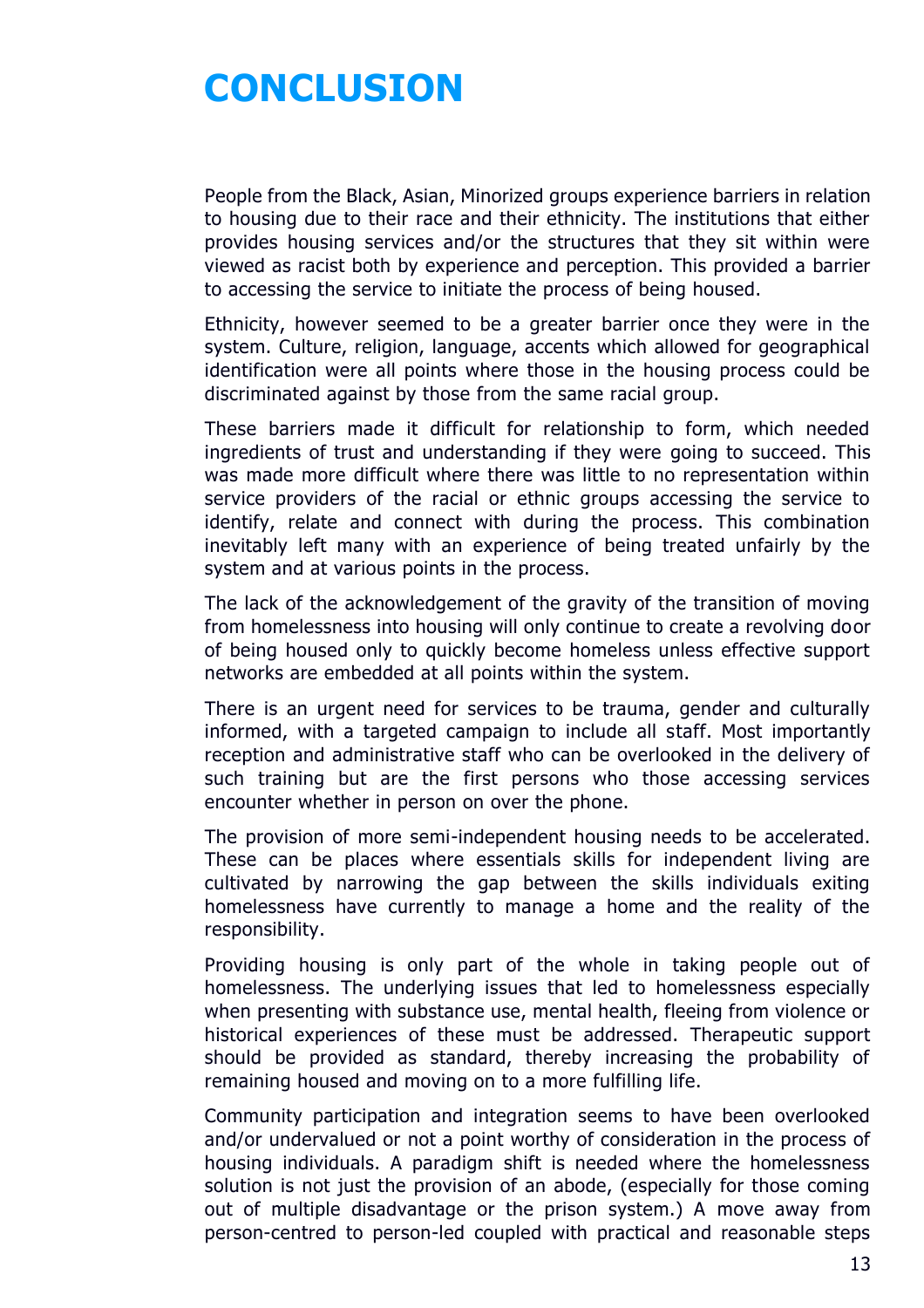taken to facilitate participation in their new "imposed community" (location offered by services) as well as their "free communities" (association based on interests and passions) will yield better outcomes, engendering a sense of connectedness, significance and belonging.